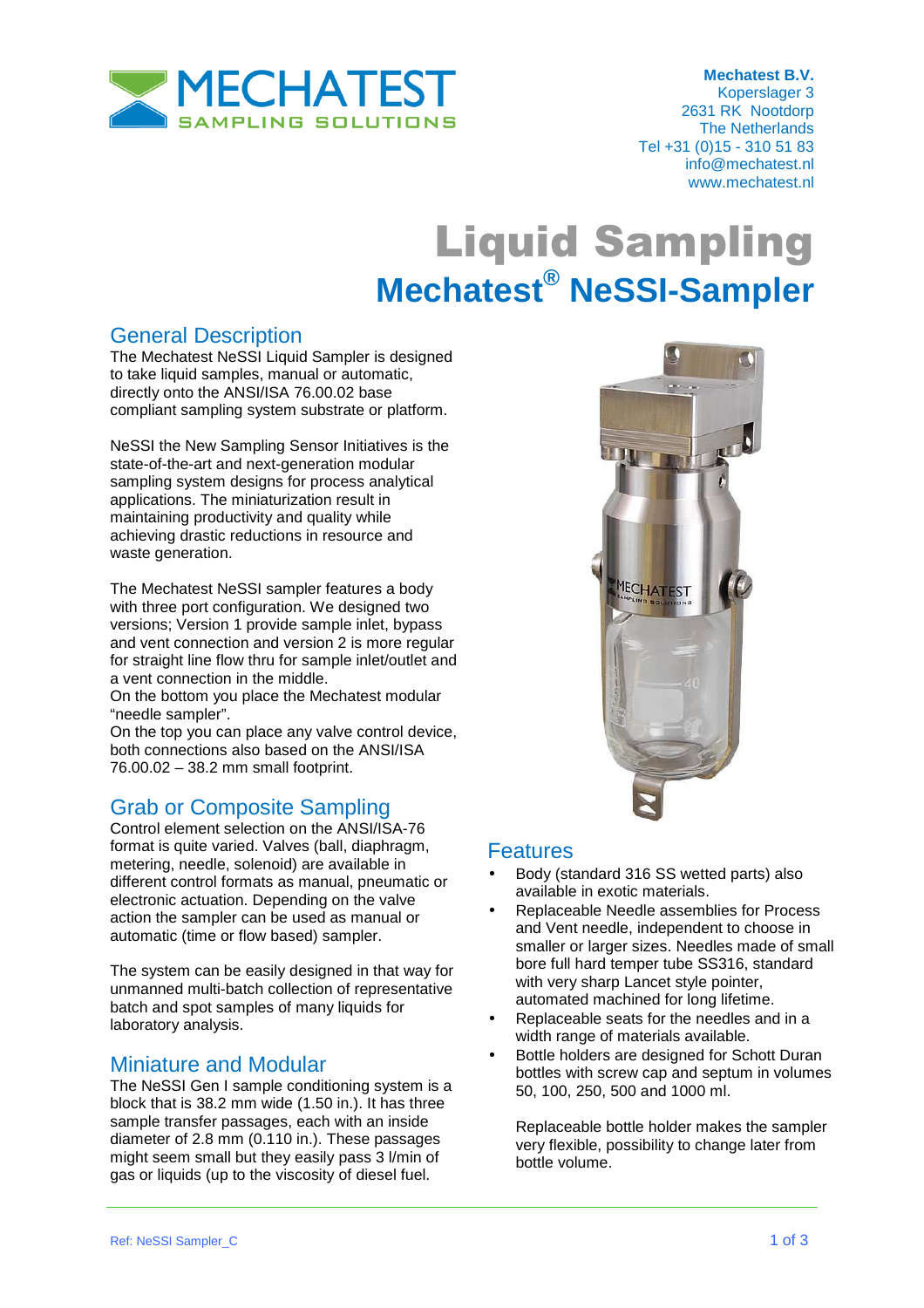

 **Mechatest B.V.**  Koperslager 3 2631 RK Nootdorp The Netherlands Tel +31 (0)15 - 310 51 83 info@mechatest.nl www.mechatest.nl

The modular design has a lot of advantages, can be used with standard Schott Duran bottles and is suitable on all kind of liquid sampling applications commonly used on this platform.

The Mechatest NeSSI sampler is a typical "needle" sampler for closed loop and emission free sampling of toxic, dangerous or volatile liquids and is the same type trusted for many years used in other Mechatest sampler products and applications.

The Mechatest Sampling Systems are widely used on process analytical systems in the chemical, petrochemical and pharmaceutical industries.

# Sample Bypass Inlet Vent

**NeSSI body version-1** Specific designed for 2-ports NeSSI valve components.

#### **Benefits**

- Compliant with ANSI/ISA 76.00.02 38.2 mm (1.5 in.) footprint.
- Three Port configuration: Sample Inlet, Bypass and Vent.
- Quick and safe operation, low dead volume design with bypass.
- Manual or Automatic sampling
- In-line Sampling
- Closed Loop and Emission Free Sampling
- Easy in operation



#### **NeSSI body version-2**

Specific designed for 3-ports NeSSI valve components and more regular straight line flow thru in the NeSSI substrate or platform.